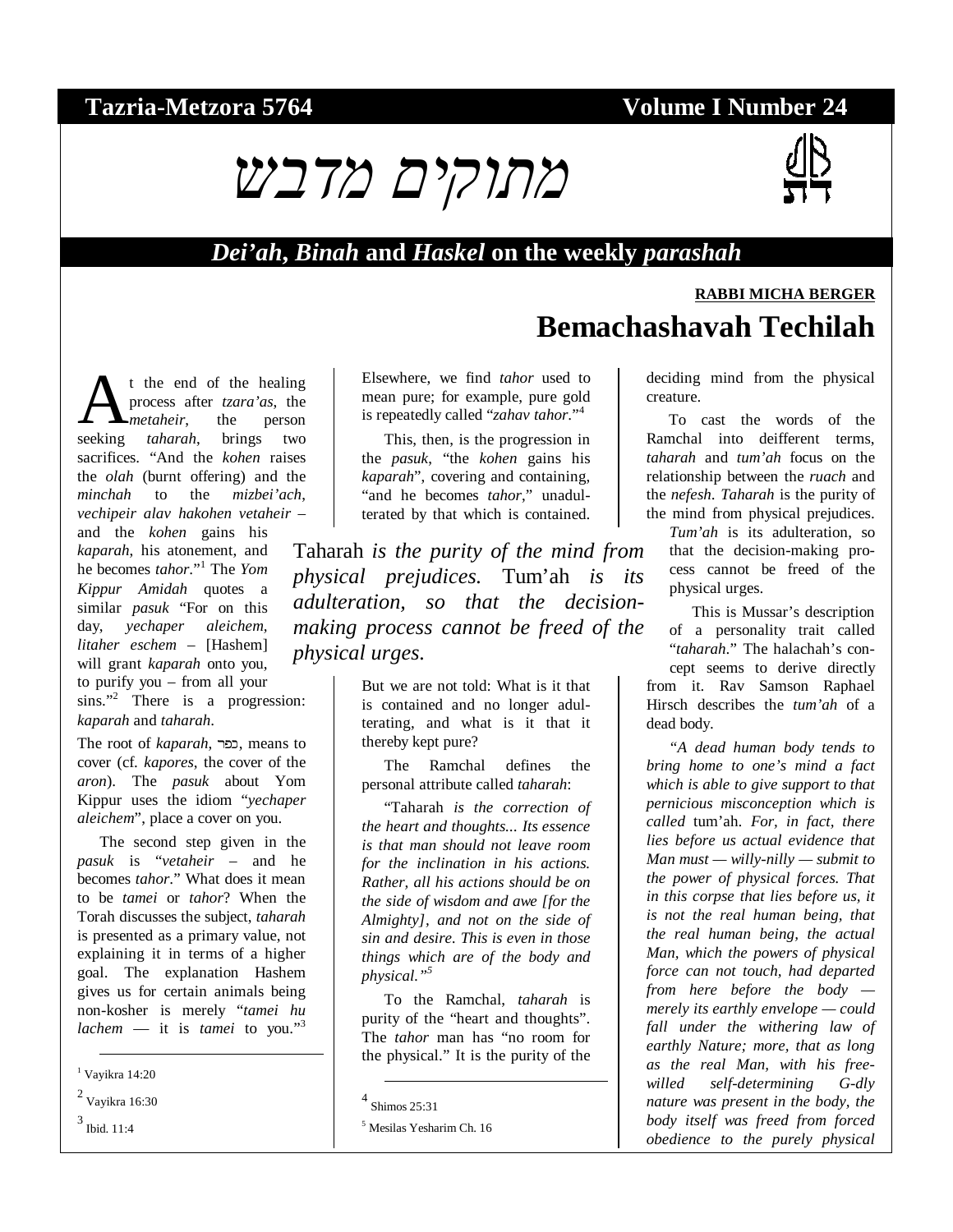*demands, and was elevated into the sphere of moral freedom in all its powers of action and also of enjoyment…"6*

Rav Hirsch portrays the *tamei* object as one that causes the illusion that man is nothing more than a physical object, an animal, a helpless subject to physical forces and physical desires. Whereas in reality, man is his soul, and with a soul, the body acts according to free will, not simply buffeted by the forces around it. Since the *tamei* is that which reinforces the idea that man is a being of mere physicality, *tum'ah* is only associated with the dead bodies of animals "whose body-formation is similar to that of Man, primarily the larger mammals." The *shemonah sheratzim*, the only smaller animals that are *tamei*, are vertebrates "that live in the vicinity of human beings"— the weasel, mouse, mole, etc.... All these are animals we see about us, living much as we do. The animals that more closely resemble man have stricter rules of *tum'ah*. This would explain why the beginning of the *parashah* tells us that childbirth also causes *tum'ah*; it is a physical process that happens to the mother, beyond her control, in which she is "willy-nilly submitting to the power of physical forces."

To become *tahor*, we immerse in a *mikvah*. The root of "*mikvah*" is ambiguous. The straightforward definition would be "a gathering of water," which a *mikvah* is in a very literal sense. But the word can also be read "source of hope." Perhaps this is an allusion to the idea that it

6 Commentary on Lev. 11:47

provides us with the faith that we are not mere creatures of the laws of biology, but can rise above those laws to master our own fate.

But what about *tzara'as*? The sins generally associated as causing *tzara'as* are not those that demonstrate a preoccupation with physicality, but rather those of

*First, we ask Hashem to help us achieve*  kaparah*, covering or containing our physical drives. Then, we proceed to the next step –* taharah*, to purify the mind from the effects of habits formed while we were serving them* 

> interpersonal relationships: *lashon hara*, or egotism. Second, the *tzara'as* itself is a punishment; the cure therefore indicates that the person has already obtained atonement. So what is the *kaparah* and *taharah* the *metzorah* acquires through sacrifices? The habitual speaker of *lashon hara* who gets *tzara'as* is forced to reassess his self. He is instantly reduced to the bottom of the social ladder, not someone in a position to speak ill of others or to think himself greater than them. However, this comes at a price; the *metzorah* is thrust downward by being made a victim of his body. The *metzorah* is made to feel as a passive subject, a body, an object – *tamei*. The *korbanos* are for *kaparah and taharah* from the effects of the *tzara'as*, not its cause.

> This sense of victimhood, or creature-ness, is at the root of the Epicurean creed, "Eat, drink and be merry, for tomorrow we may die." The beauty of Judaism is that it gives us the tools to be creative, to bring the body and its drives back

#### **2** *Mesukim Midevash*

to its role as a tool of our free will and higher calling, and clear the mind back to an unbiased view of the world. The *metzorah* rejoins society.

R. Eliyahu Dessler<sup>7</sup> describes what it means when we say that free will is a war between good and evil.

As in all battles, there is a front where the actual fighting occurs, the *bechirah*-point. Beyond each army's side, there is no fighting. The line of war is a dynamic thing, with each decision it moves either one way or the other. This is what the Mishnah in Avos means "One mitzvah causes the next." With each mitzvah, the *bechirah*-point moves, the fighting moves in the right direction, the next mitzvah becomes that much easier. And, unfortunately, in the reverse, each *aveirah* makes the next that much easier until *na'aseh lo keheter* – it becomes to him as if permissible.

By our actions we can move parts of either one's physical drives, or (more positively) our spiritual ones, so that they can cause action with little or no decision-making effort. This is the power of habit.

We can now explain our opening question, the relationship between the two steps given in the *pasuk*. First, we ask Hashem to help us achieve *kaparah*, covering or containing our physical drives. Then, we proceed to the next step – *taharah*, to purify the mind from the effects of habits formed while we were serving them, from allowing them to determine our decisions and our self-perceptions.

7 Michtav Mei*'*Eliyahu I

 $\overline{a}$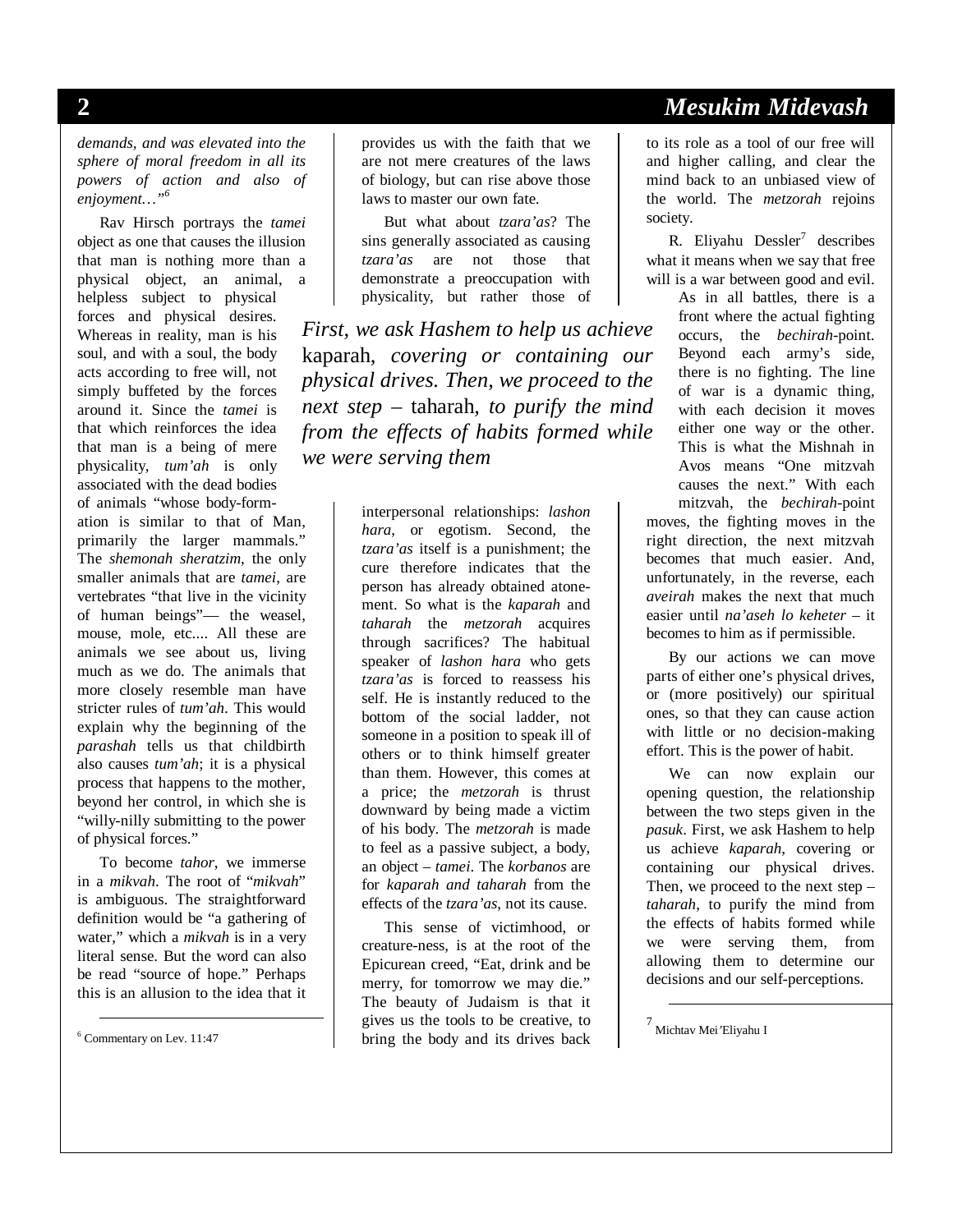#### *Mesukim Midevash* **3**

he midrash relates a story about a peddler who would  $\mathsf{L}\;$  travel through the streets of a The midrash relates a story<br>about a peddler who would<br>travel through the streets of a<br>city and ask, "Who wants a potion of life?" He once went to Akko and the daughter of Rabbi Yanai heard him. She told this to her father, who then called over the peddler and asked him to show this potion that he was selling. The peddler took out a book of Tehillim and turned to the passage "Who is the man who desires life and loves days that he may see good? [Keep your tongue from evil And your lips from speaking deceit.]" (Tehillim 34:13-14). Rabbi Yanai was so pleased that he gave this peddler six coins and fed him a large meal.<br>Rabbi Yanai's students Yanai's students puzzledly asked him, "Did you not already know this verse?" Rabbi Yanai responded, "Yes, but this peddler clarified it for me." $1$ 

The question can be asked why anyone would think that a peddler wandering the streets has the secret to a long life. Are people really so foolish that they believe an incredibly powerful and potent formula such as that would be unknown to the general public and held solely by a wandering peddler?

R' Itzeleh Blaser, one of the top students of R' Yisrael Salanter, explained that truly desperate people will grasp at any straw. Someone whose life is in danger will try any kind of remedy, no matter how remote it may be. That is why charlatans prey on the deathly ill and sometimes draw exorbitant fees for their sham services. People with everything at

 1 Yalkut Shimoni, Tehillim 767. Cf. Avodah Zarah 18b.

stake will try anything with even a remote possibility. That is why people living in cities would believe that a peddler would have a potion that could give health and long life.

If so, asked Reb Itzeleh, why is it that people do not realize how precarious their spiritual situation is, how easily they can sin and earn form themselves great punishment in this world and the next? If people would realize the desperation of their circumstance and understand how serious their situation they would seek any spiritual remedy available just like they try any health remedy for their difficult health problems. That, Reb Itzeleh

*When someone is seriously ill, it is only through great effort that he can forget his disease. But forgetting about G-d and our obligations to Him is quite easy.* 

> suggested, was the message of the peddler. He was trying to show people that their spiritual health is in just as much danger as their physical health. Just like people need to actively seek cures for their health problems, they also need to work on their spiritual defects and<br>make themselves religiously themselves religiously healthier.

Then, we can ask, why is it that people do not recognize their spiritual danger and seek out solutions to their religious problems? Reb Itzeleh explained that the problem is that people do not truly believe that they will be punished for their sins. Granted, we might mouth our assent to this dogma, but we do not truly and completely believe it. If we did, we would sense the effect of even a

# **RABBI GIL STUDENT Bakeish Shalom**

"minor" sin and recognize the urgency in our current situations. We would be scared for our eternal lives and, indeed, grasp at any remedy offered by a peddler on the street. But, sadly, we lack that belief.

I would like to suggest a different answer to this last question. A serious problem that every *oved Hashem* faces is maintaining consistency in religious feelings. There are many promises made on Yom Kippur, particularly during *ne'ilah*, that seem to get lost months or even weeks later. Daily praters may be an emotional and spiritual high, but

that early morning peak fades as the day's routine unfolds. And when even prayer becomes a routine, finding that spiritual high, that closeness to G-d, becomes more and more difficult. *Hesech HaDa'as* is, ultimately, the source of all sin. Only if we forget that we are constantly standing before G-d can we even consider sinning.

When someone is seriously ill, it is only through great effort that he can forget his disease. But forgetting about G-d and our obligations to Him is quite easy. Speaking *lashon hara* and bringing punishment on ourselves is easy because we automitically forget the urgency to avoid it.

The Rama begins his glosses on the Shulchan Aruch with the following verse: "*Shivisi Hashem lenegdi samid* – I have set the Lord continually before me" (Tehillim 16:8). "This," the Rama tells us, "is an important principle in Torah and the heights of the righteous who walk before G-d, because a man